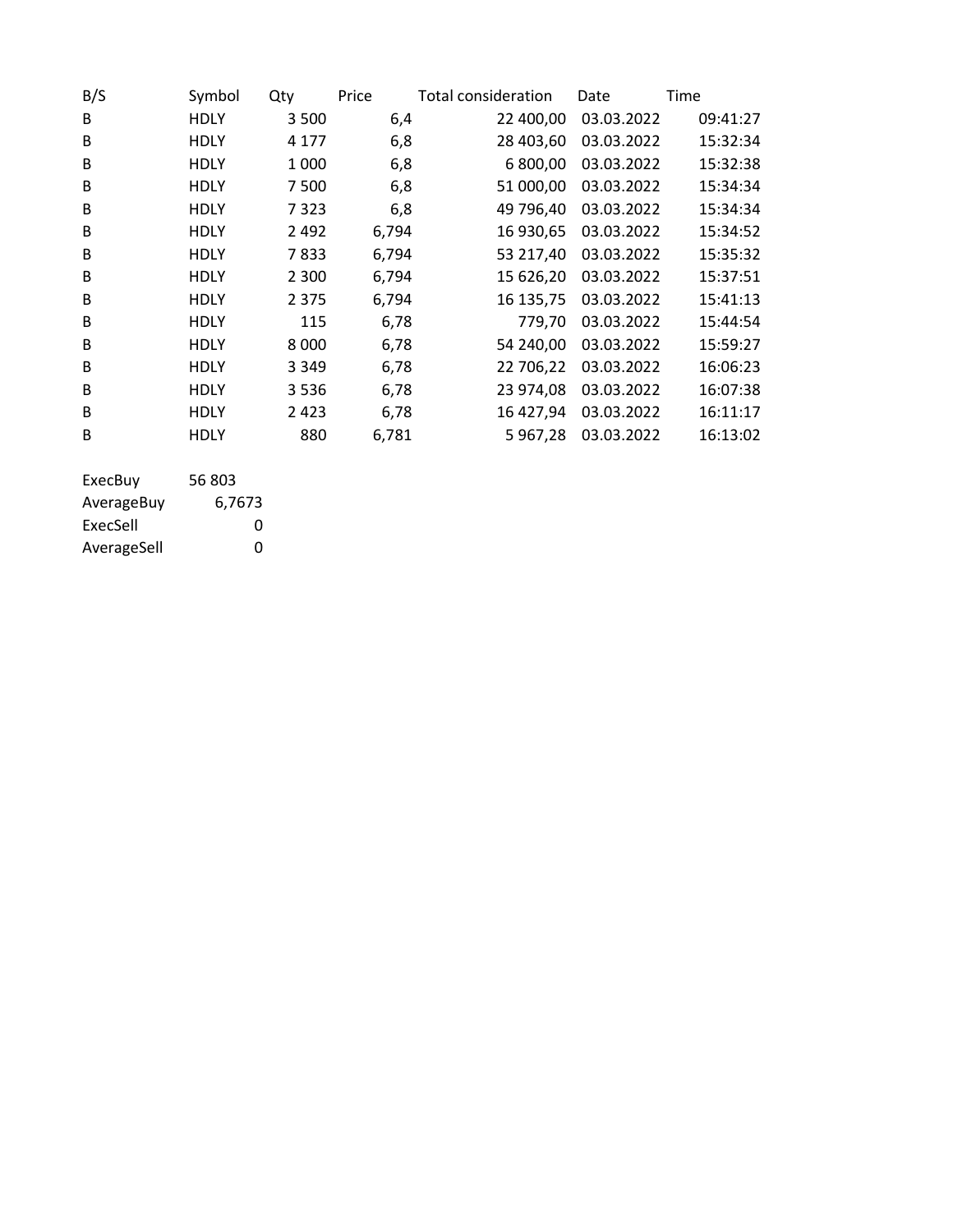| B/S | Symbol      | Qty     | Price | <b>Total consideration</b> | Date       | Time     |
|-----|-------------|---------|-------|----------------------------|------------|----------|
| B   | <b>HDLY</b> | 4 2 1 9 | 6,612 | 27 896,03                  | 04.03.2022 | 12:12:47 |
| B   | <b>HDLY</b> | 1684    | 6,612 | 11 134,61                  | 04.03.2022 | 12:12:47 |
| В   | <b>HDLY</b> | 216     | 6,612 | 1428,19                    | 04.03.2022 | 12:12:47 |
| B   | <b>HDLY</b> | 1801    | 6,612 | 11 908,21                  | 04.03.2022 | 12:27:25 |
| B   | <b>HDLY</b> | 1805    | 6,612 | 11 934,66                  | 04.03.2022 | 12:29:35 |
| В   | <b>HDLY</b> | 275     | 6,612 | 1818,30                    | 04.03.2022 | 12:29:35 |
| B   | <b>HDLY</b> | 1803    | 6,601 | 11 901,60                  | 04.03.2022 | 12:51:38 |
| B   | <b>HDLY</b> | 1805    | 6,601 | 11 914,81                  | 04.03.2022 | 12:54:39 |
| B   | <b>HDLY</b> | 1799    | 6,601 | 11875,20                   | 04.03.2022 | 12:57:20 |
| B   | <b>HDLY</b> | 1800    | 6,601 | 11 881,80                  | 04.03.2022 | 12:59:12 |
| В   | <b>HDLY</b> | 1801    | 6,601 | 11 888,40                  | 04.03.2022 | 13:02:11 |
| B   | <b>HDLY</b> | 992     | 6,601 | 6 548,19                   | 04.03.2022 | 13:03:15 |
| В   | <b>HDLY</b> | 108     | 6,544 | 706,75                     | 04.03.2022 | 13:48:04 |
| В   | <b>HDLY</b> | 1805    | 6,544 | 11811,92                   | 04.03.2022 | 13:53:37 |
| B   | <b>HDLY</b> | 2 2 6 4 | 6,544 | 14 815,62                  | 04.03.2022 | 13:55:17 |
| B   | <b>HDLY</b> | 3 0 0 0 | 6,544 | 19 632,00                  | 04.03.2022 | 13:56:40 |
| В   | <b>HDLY</b> | 941     | 6,544 | 6 157,90                   | 04.03.2022 | 13:56:41 |
| B   | <b>HDLY</b> | 1871    | 6,544 | 12 243,82                  | 04.03.2022 | 13:56:46 |
| B   | <b>HDLY</b> | 11      | 6,544 | 71,98                      | 04.03.2022 | 13:56:46 |
| B   | <b>HDLY</b> | 2 0 0 0 | 6,7   | 13 400,00                  | 04.03.2022 | 14:11:22 |
| B   | <b>HDLY</b> | 8 0 0 0 | 6,7   | 53 600,00                  | 04.03.2022 | 14:11:22 |
| B   | <b>HDLY</b> | 242     | 6,52  | 1577,84                    | 04.03.2022 | 15:02:57 |
| B   | <b>HDLY</b> | 358     | 6,521 | 2 3 3 4 , 5 2              | 04.03.2022 | 15:09:09 |
| B   | <b>HDLY</b> | 1818    | 6,521 | 11855,18                   | 04.03.2022 | 15:12:21 |
| В   | <b>HDLY</b> | 7582    | 6,521 | 49 442,22                  | 04.03.2022 | 15:31:15 |
| B   | <b>HDLY</b> | 8 2 5 9 | 6,6   | 54 509,40                  | 04.03.2022 | 15:46:04 |
| B   | <b>HDLY</b> | 1741    | 6,6   | 11 490,60                  | 04.03.2022 | 15:51:16 |
| B   | <b>HDLY</b> | 10 000  | 6,501 | 65 010,00                  | 04.03.2022 | 16:08:08 |
|     |             |         |       |                            |            |          |

| ExecBuy     | 70 000 |
|-------------|--------|
| AverageBuy  | 6,5827 |
| ExecSell    | O      |
| AverageSell | O      |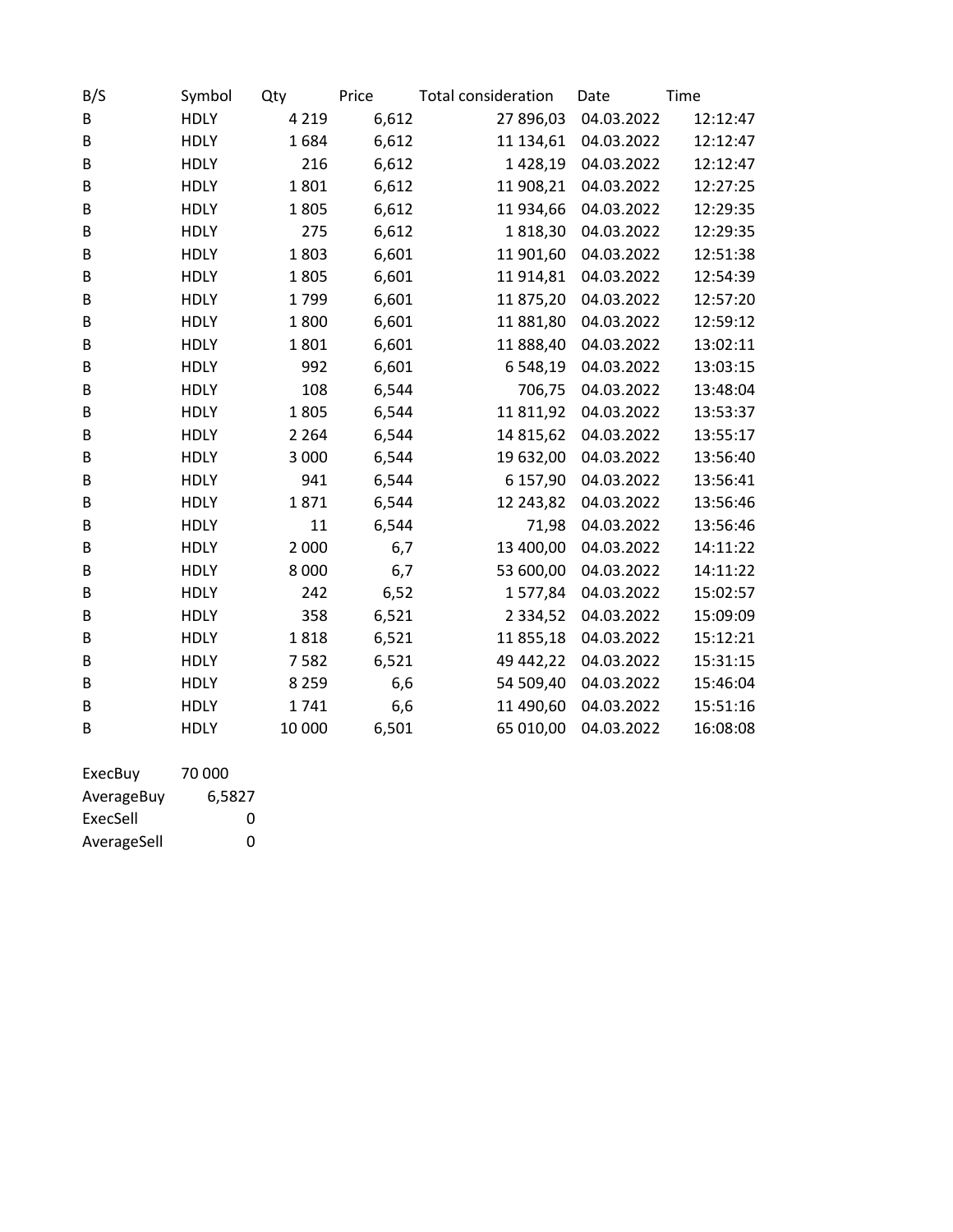| B/S | Symbol      | Qty  | Price | Total consideration | Date       | Time     |
|-----|-------------|------|-------|---------------------|------------|----------|
| B   | <b>HDLY</b> | 2034 | 6,138 | 12 484,69           | 07.03.2022 | 09:21:41 |
| B   | <b>HDLY</b> | 5966 | 6,138 | 36 619,31           | 07.03.2022 | 09:21:56 |
| B   | <b>HDLY</b> | 6194 | 6,1   | 37 783,40           | 07.03.2022 | 09:26:25 |
| B   | <b>HDLY</b> | 244  | 6,1   | 1488,40             | 07.03.2022 | 09:26:25 |
| B   | <b>HDLY</b> | 1562 | 6,1   | 9528,20             | 07.03.2022 | 09:29:48 |
| B   | <b>HDLY</b> | 1625 | 6     | 9750,00             | 07.03.2022 | 09:32:02 |
| B   | <b>HDLY</b> | 6375 | 6     | 38 250,00           | 07.03.2022 | 09:33:53 |
| B   | <b>HDLY</b> | 2000 | 6     | 12 000,00           | 07.03.2022 | 10:54:46 |
| B   | <b>HDLY</b> | 2000 | 6     | 12 000,00           | 07.03.2022 | 10:54:47 |
| B   | <b>HDLY</b> | 4000 | 6     | 24 000,00           | 07.03.2022 | 10:57:50 |
| B   | <b>HDLY</b> | 7071 | 5,96  | 42 143,16           | 07.03.2022 | 11:02:04 |
| B   | <b>HDLY</b> | 929  | 5,96  | 5 5 3 6 , 8 4       | 07.03.2022 | 11:02:14 |
| B   | <b>HDLY</b> | 901  | 5,901 | 5 3 1 6,80          | 07.03.2022 | 14:58:57 |
| B   | <b>HDLY</b> | 262  | 5,901 | 1546,06             | 07.03.2022 | 14:58:57 |
| B   | <b>HDLY</b> | 901  | 5,901 | 5 3 1 6,80          | 07.03.2022 | 15:10:23 |
| B   | <b>HDLY</b> | 1    | 5,901 | 5,90                | 07.03.2022 | 15:10:23 |
| B   | <b>HDLY</b> | 5935 | 5,901 | 35 022,44           | 07.03.2022 | 15:14:44 |
| B   | <b>HDLY</b> | 6000 | 6,1   | 36 600,00           | 07.03.2022 | 15:49:44 |
|     |             |      |       |                     |            |          |

| ExecBuy     | 54 000 |
|-------------|--------|
| AverageBuy  | 6,0258 |
| ExecSell    | O      |
| AverageSell | O      |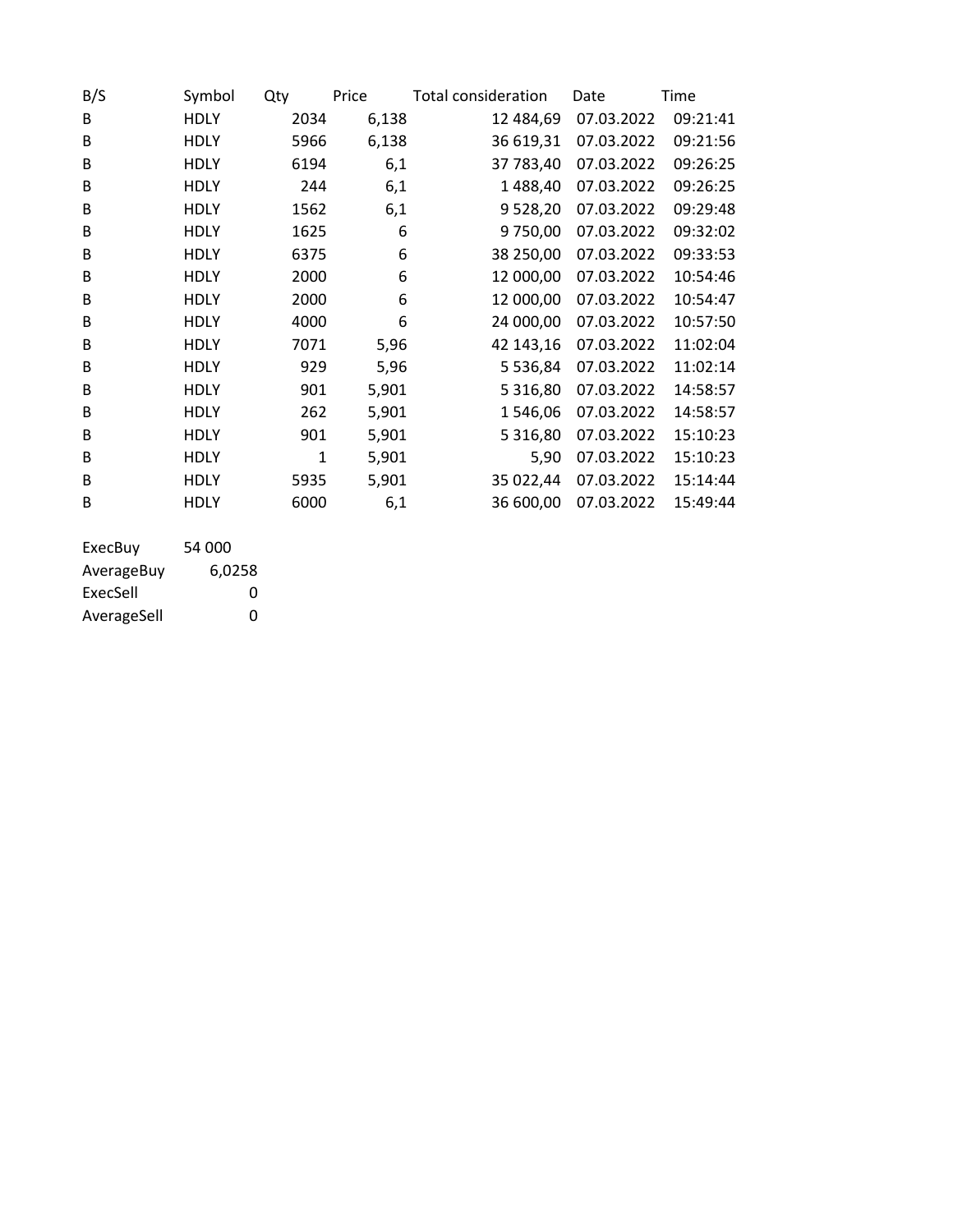| B/S | Symbol      | Qty     | Price          | Total consider Date |            | Time     |
|-----|-------------|---------|----------------|---------------------|------------|----------|
| B   | HDLY        | 3078    | 6,1            | 18 775,80           | 08.03.2022 | 09:29:26 |
| B   | <b>HDLY</b> | 5 000   | 6,348          | 31 740,00           | 08.03.2022 | 12:53:06 |
| B   | <b>HDLY</b> | 5 0 0 0 | 6,348          | 31 740,00           | 08.03.2022 | 12:53:08 |
| B   | <b>HDLY</b> | 6800    | 7,005          | 47 634,00           | 08.03.2022 | 14:48:30 |
| B   | <b>HDLY</b> | 12 000  | 7              | 84 000,00           | 08.03.2022 | 14:48:44 |
| B   | <b>HDLY</b> | 5 0 0 0 | $\overline{7}$ | 35 000,00           | 08.03.2022 | 14:55:04 |
| B   | <b>HDLY</b> | 20 000  | 7              | 140 000,00          | 08.03.2022 | 14:55:04 |
| B   | <b>HDLY</b> | 6 1 1 2 | 7              | 42 784,00           | 08.03.2022 | 15:42:29 |
| B   | <b>HDLY</b> | 1 200   | 7              | 8 400,00            | 08.03.2022 | 15:43:01 |
| B   | <b>HDLY</b> | 154     | 7              | 1078,00             | 08.03.2022 | 15:43:01 |
| B   | <b>HDLY</b> | 2652    | 7              | 18 5 64,00          | 08.03.2022 | 15:43:01 |
| B   | <b>HDLY</b> | 300     | 7              | 2 100,00            | 08.03.2022 | 15:43:30 |
| B   | <b>HDLY</b> | 2 0 0 0 | 7              | 14 000,00           | 08.03.2022 | 16:18:53 |
| B   | <b>HDLY</b> | 1 200   | 7              | 8 400,00            | 08.03.2022 | 16:19:17 |
| B   | <b>HDLY</b> | 3800    | 7              | 26 600,00           | 08.03.2022 | 16:19:17 |
|     |             |         |                |                     |            |          |

| 74 296 |
|--------|
| 6,8754 |
| O      |
| O      |
|        |